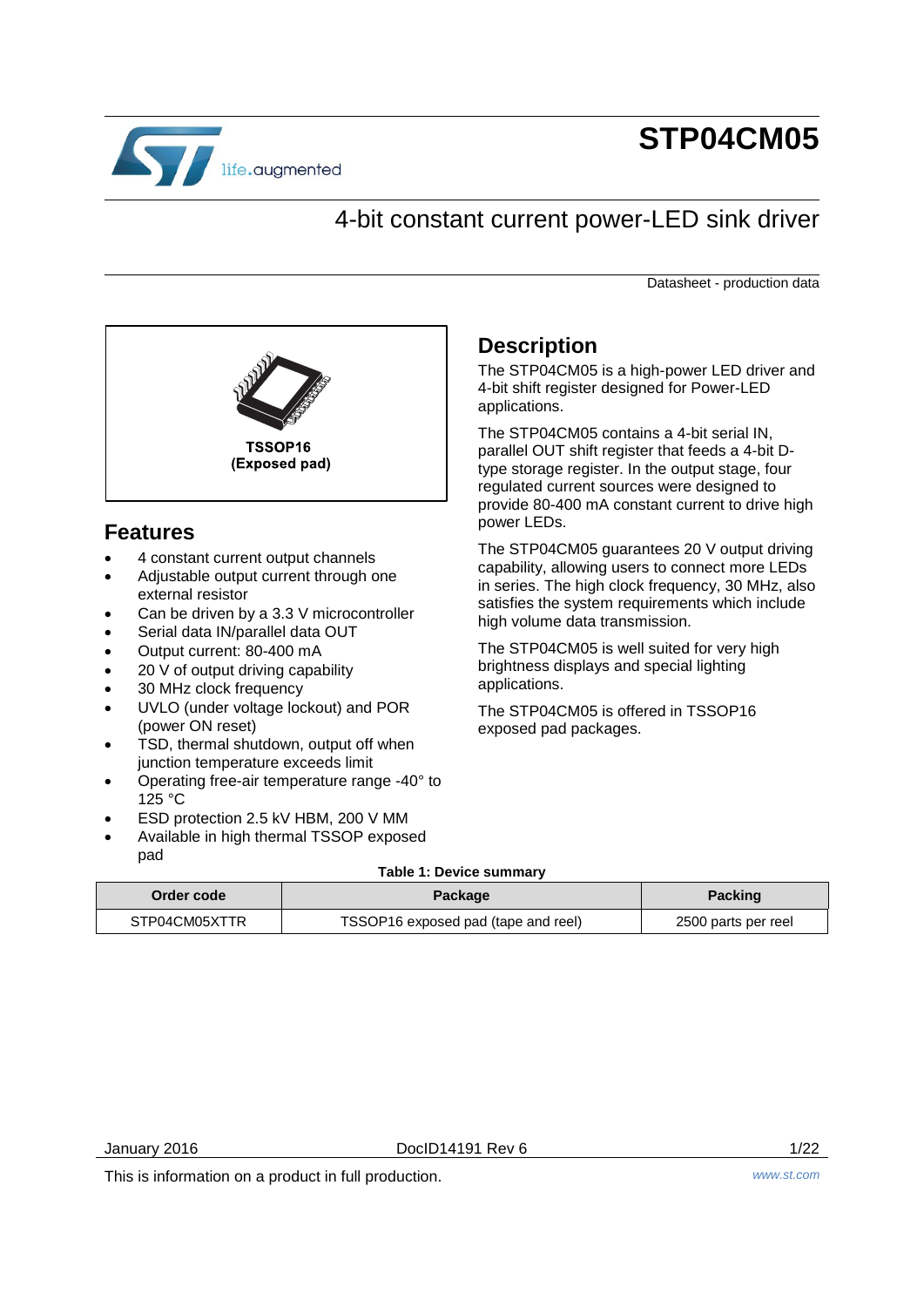### **Contents**

|              | <b>Contents</b> |                                             |  |
|--------------|-----------------|---------------------------------------------|--|
| 1            |                 |                                             |  |
| $\mathbf{2}$ |                 |                                             |  |
|              | 2.1             |                                             |  |
|              | 2.2             |                                             |  |
| 3            |                 |                                             |  |
|              | 3.1             |                                             |  |
|              | 3.2             |                                             |  |
| 4            |                 |                                             |  |
| 5            |                 |                                             |  |
| 6            |                 |                                             |  |
| 7            |                 |                                             |  |
| 8            |                 |                                             |  |
| 9            |                 |                                             |  |
|              | 9.1             | TSSOP16 exposed pad package information  18 |  |
|              | 9.2             |                                             |  |
| 10           |                 |                                             |  |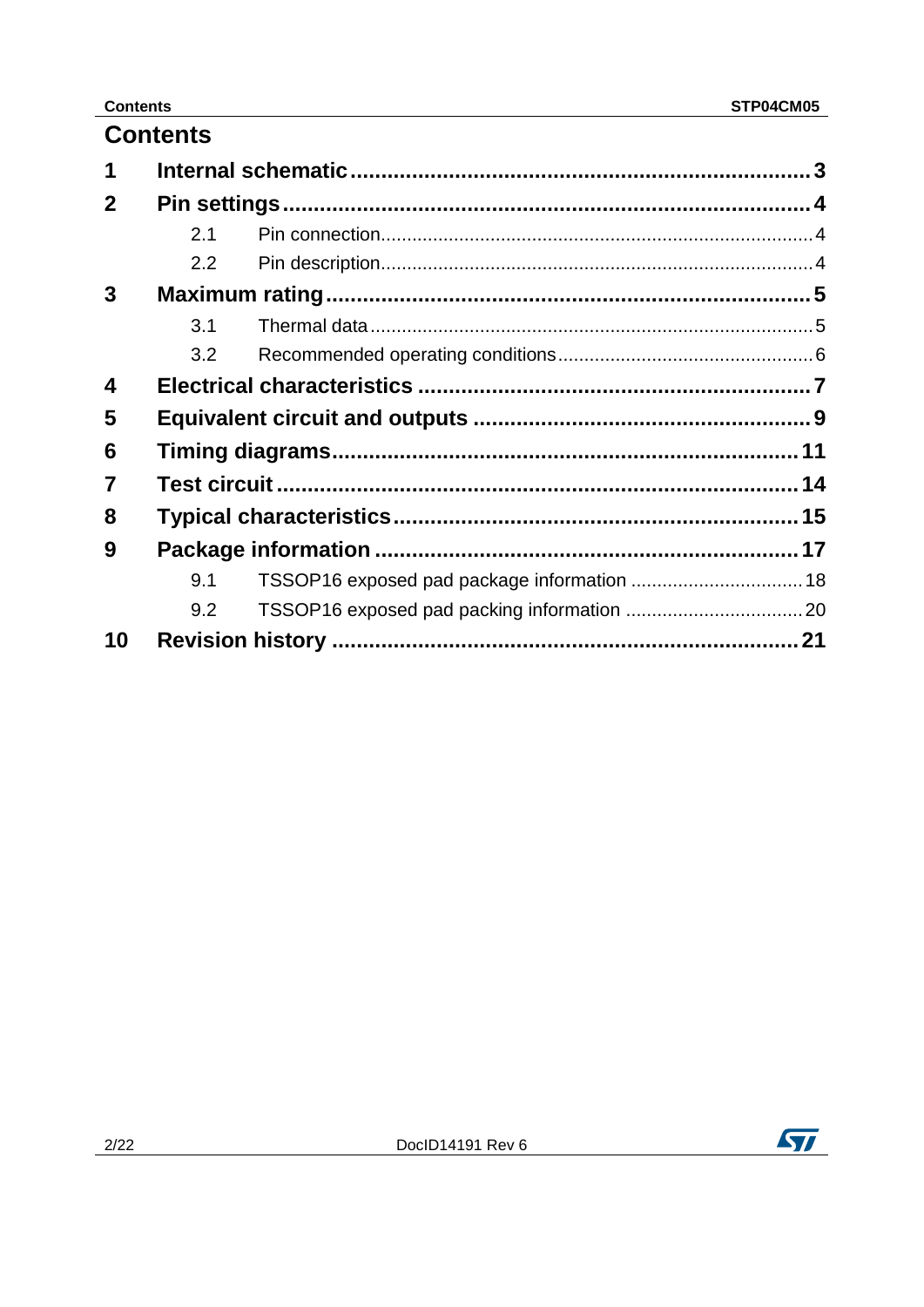# **1 Internal schematic**

<span id="page-2-0"></span>

ST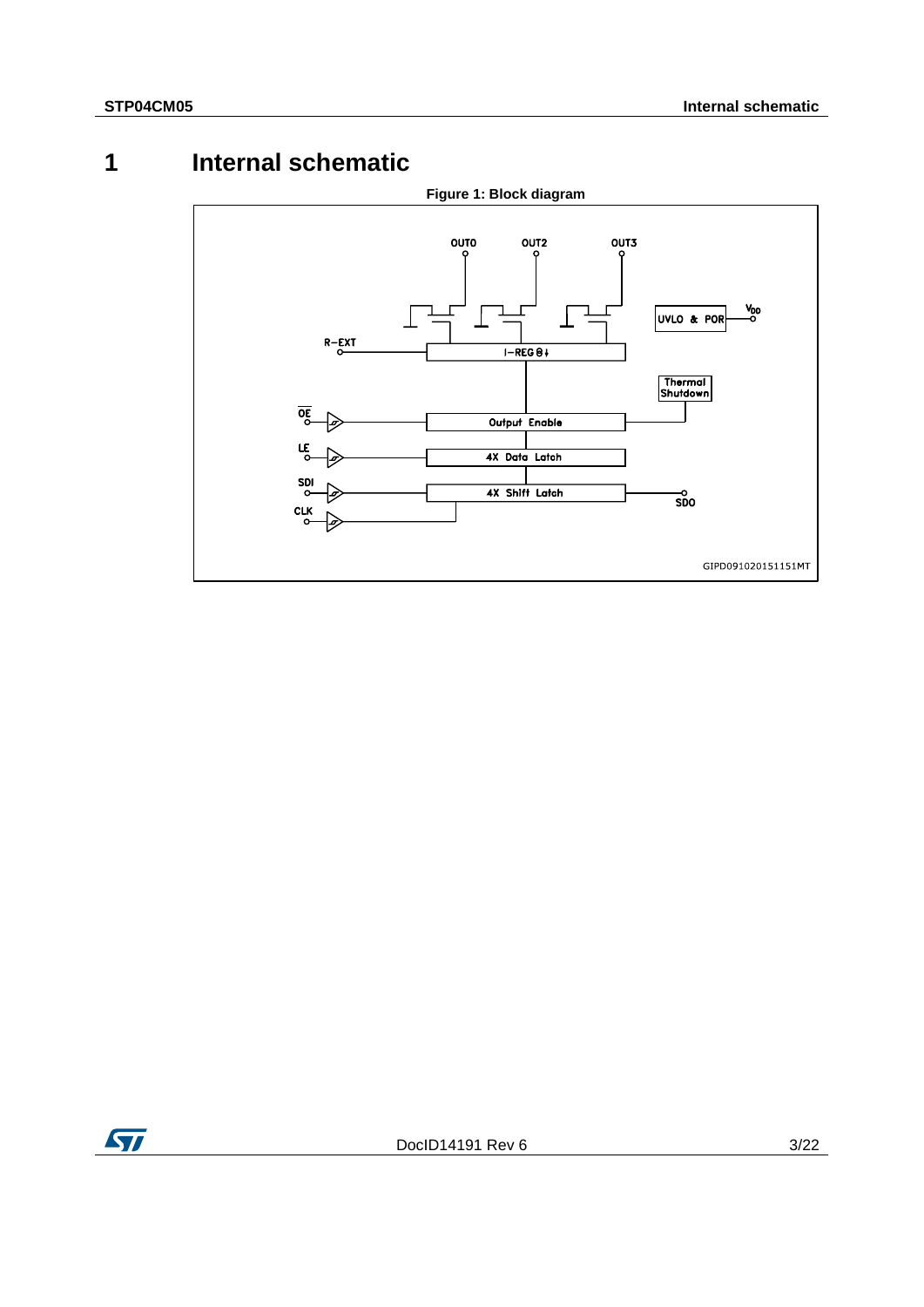# <span id="page-3-0"></span>**2 Pin settings**

## **2.1 Pin connection**

<span id="page-3-1"></span>

The exposed pad should be attached to a metal land electrically isolated or connected to ground.

# **2.2 Pin description**

<span id="page-3-2"></span>

| <b>Table 2: Pin description</b> |                  |                                           |  |  |
|---------------------------------|------------------|-------------------------------------------|--|--|
| TSSOP16 exposed pad pin N°      | <b>Symbol</b>    | <b>Name and function</b>                  |  |  |
| 1, 2                            | <b>GND</b>       | Ground terminal                           |  |  |
| 3                               | <b>SDI</b>       | Serial data input terminal                |  |  |
| 4                               | CLK.             | Clock input terminal                      |  |  |
| 5                               | LE.              | Latch input terminal                      |  |  |
| 6                               | OUT 0            | Output terminal                           |  |  |
| 7                               | OUT <sub>1</sub> | Output terminal                           |  |  |
| 8, 9, 12                        | N.C.             | Not connected                             |  |  |
| 10                              | OUT <sub>2</sub> | Output terminal                           |  |  |
| 11                              | OUT <sub>3</sub> | Output terminal                           |  |  |
| 13                              | <b>OE</b>        | Output enable input terminal (active low) |  |  |
| 14                              | <b>SDO</b>       | Serial data out terminal                  |  |  |
| 15                              | R-EXT            | Constant current programming              |  |  |
| 16                              | V <sub>DD</sub>  | 5 V supply voltage terminal               |  |  |

4/22 DocID14191 Rev 6

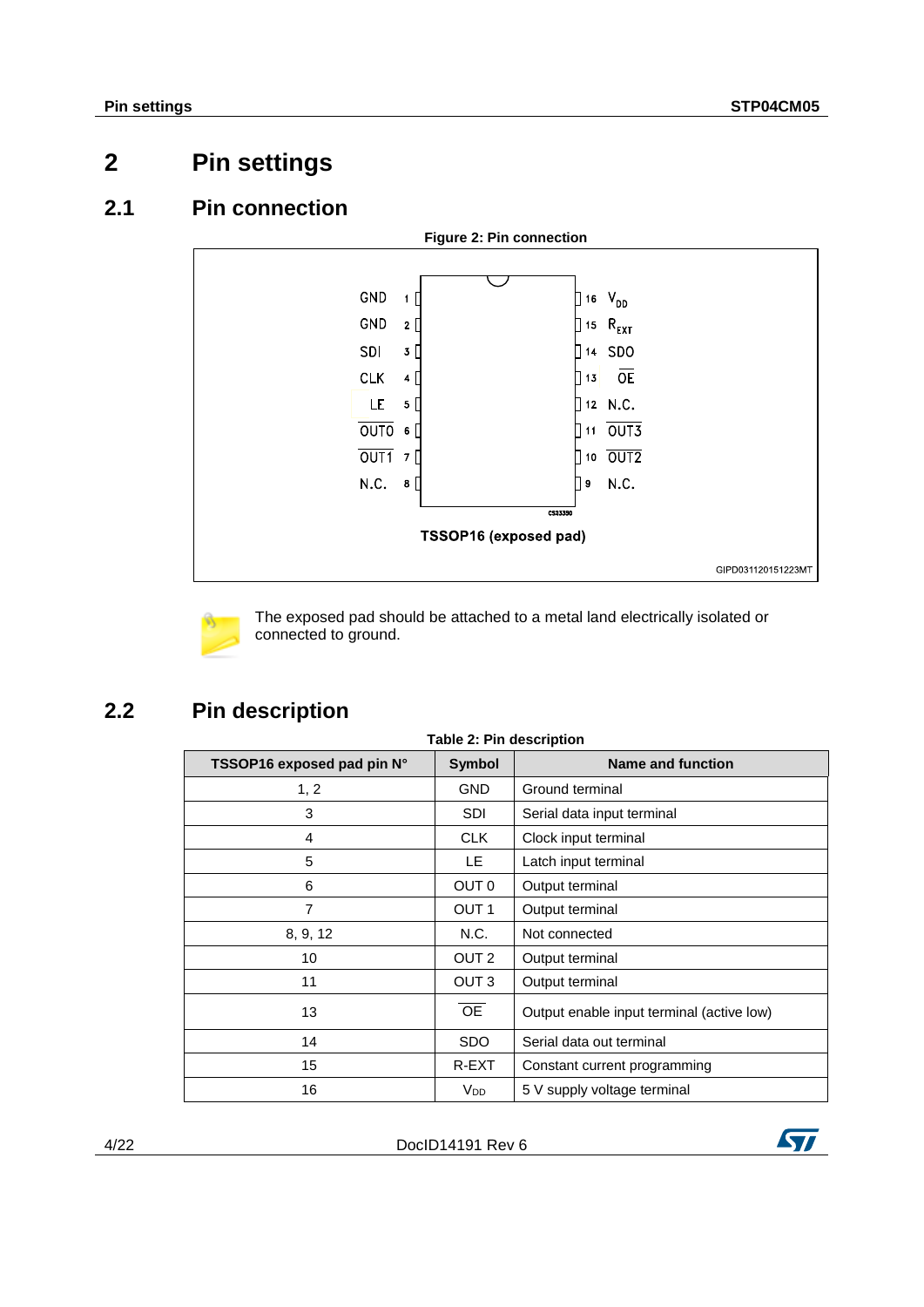# **3 Maximum rating**

<span id="page-4-0"></span>Stressing the device above the rating listed in the "absolute maximum ratings" table may cause permanent damage to the device. These are stress ratings only and operation of the device at these or any other conditions above those indicated in the operating sections of this specification is not implied. Exposure to absolute maximum rating conditions for extended periods may affect device reliability.

| Symbol                    | <b>Parameter</b>            | Value                  | Unit       |
|---------------------------|-----------------------------|------------------------|------------|
| V <sub>DD</sub>           | Supply voltage              | $0$ to $7$             | V          |
| Vo                        | Output voltage              | $-0.5$ to 20           | ν          |
| lo                        | Output current              | 500                    | mA         |
| Vı                        | Input voltage               | $-0.4$ to $V_{DD}+0.4$ | ν          |
| <b>IGND</b>               | <b>GND</b> terminal current | 2000                   | mA         |
| $f_{CLK}$                 | Clock frequency             | 50                     | <b>MHz</b> |
| <b>TOPR</b>               | Operating temperature range | $-40$ to $+125$        | °C         |
| $\mathsf{T}_{\text{STG}}$ | Storage temperature range   | $-55$ to $+150$        | °C         |

|  | Table 3: Absolute maximum ratings |  |
|--|-----------------------------------|--|
|  |                                   |  |

# **3.1 Thermal data**

### **Table 4: Thermal data**

<span id="page-4-1"></span>

| Symbol<br><b>Parameter</b> |                                     | TSSOP16 exposed pad | Jnit |
|----------------------------|-------------------------------------|---------------------|------|
| $R_{thJA}$                 | Thermal resistance junction-ambient | $37.5^{(1)}$        | °C∕W |

### **Notes:**

<span id="page-4-2"></span>(1) Using the PCB multi-layer JEDEC Standard test boards.

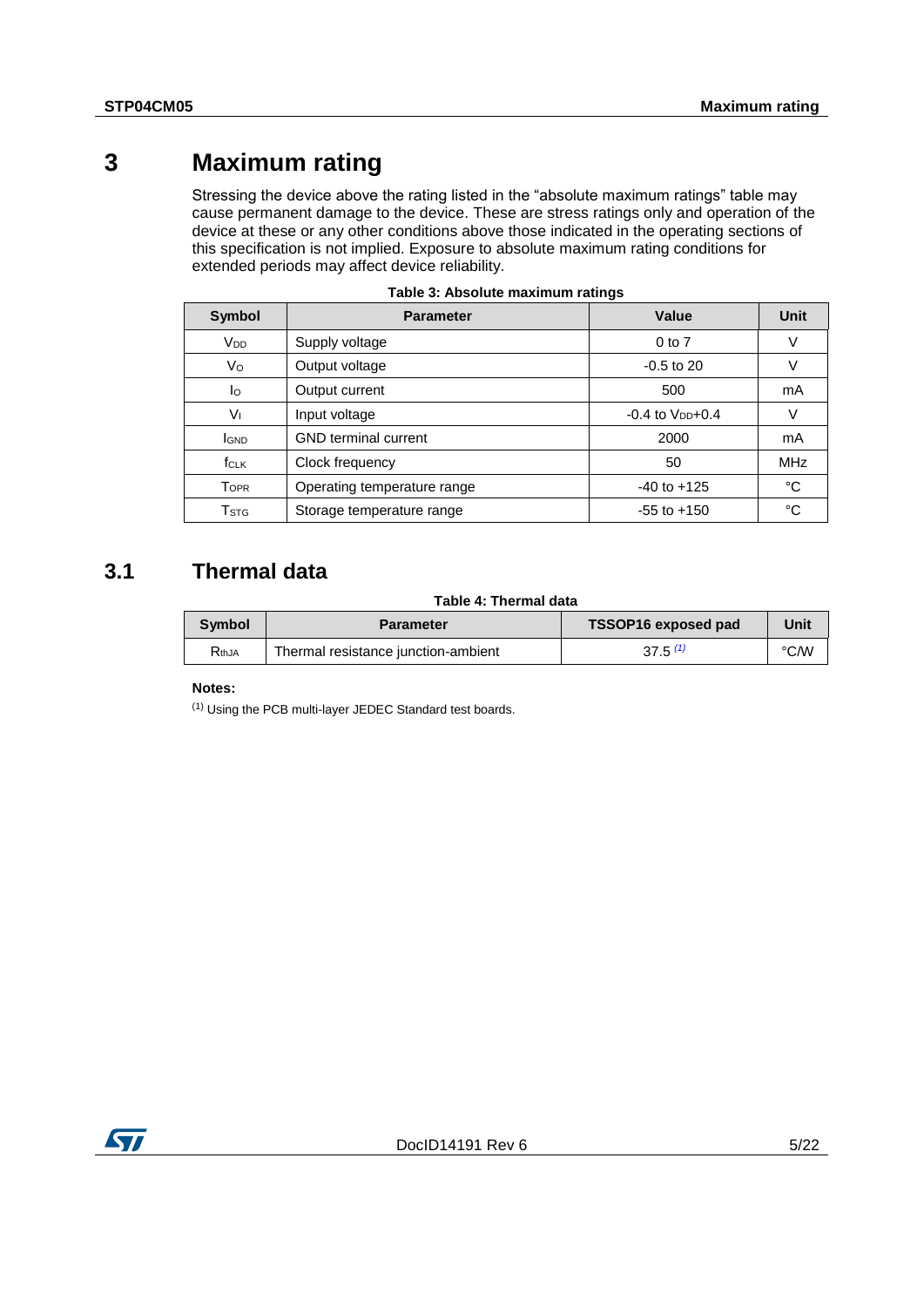# **3.2 Recommended operating conditions**

**Table 5: Recommended operating conditions**

<span id="page-5-0"></span>

| <b>Symbol</b>         | <b>Parameter</b>               | <b>Test condition</b>            | Min.                   | Typ. | Max.                | <b>Unit</b> |
|-----------------------|--------------------------------|----------------------------------|------------------------|------|---------------------|-------------|
| <b>V<sub>DD</sub></b> | Supply voltage                 |                                  | 3.3                    | 5.0  | 5.5                 | $\vee$      |
| V <sub>o</sub>        | Output voltage                 |                                  |                        |      | 19                  | V           |
| Iо                    | Output current                 | $OUTn$ $V_{DD} = 5$ V            | 80                     |      | 400                 | mA          |
| Iон                   | Output current                 | Serial-OUT                       |                        |      | $+1$                | mA          |
| $I_{OL}$              | Output current                 | Serial-OUT                       |                        |      | -1                  | mA          |
| <b>V<sub>IH</sub></b> | Input voltage                  |                                  | 0.7<br>V <sub>DD</sub> |      | $V_{DD}$ +0.3       | $\vee$      |
| VIL                   | Input voltage                  |                                  | $-0.3$                 |      | 0.3 V <sub>DD</sub> | V           |
|                       | OE pulse width                 | $V_{DD} = 5 V$ , $IO = 350 mA$   | 80                     | 50   |                     | ns          |
| $t_{\text{wEN}}$      |                                | $V_{DD} = 3.3 V$ , $IO = 350 mA$ | 250                    | 150  |                     |             |
| t <sub>wLAT</sub>     | LE pulse width                 |                                  | 8                      | 4    |                     | ns          |
| t <sub>wCLK</sub>     | CLK pulse width                |                                  | 8.5                    | 7.5  |                     | ns          |
| tsetup(D)             | Setup time for DATA            | $V_{DD} = 3.0$ to 3.6 V          | 8.5                    | 7.5  |                     | ns          |
| $t$ HOLD(D)           | Hold time for DATA             |                                  | 8.5                    | 7.5  |                     | ns          |
| tsETUP(L)             | Setup time for LATCH           |                                  | 8.5                    | 7.0  |                     | ns          |
| $t$ HOLD(E)           | Hold time for ENABLE           |                                  | 8.5                    | 7.0  |                     | ns          |
| f <sub>CLK</sub>      | Clock frequency                | Cascade operation (1)            |                        |      | 30                  | <b>MHz</b>  |
| <b>TOPR</b>           | Operating temperature<br>range |                                  | $-40$                  |      | $+125$              | °C          |

### **Notes:**

<span id="page-5-1"></span> $<sup>(1)</sup>$  If multiple devices are cascaded, it may not be possible achieve the maximum data transfer. Please consider</sup> the timing conditions carefully.

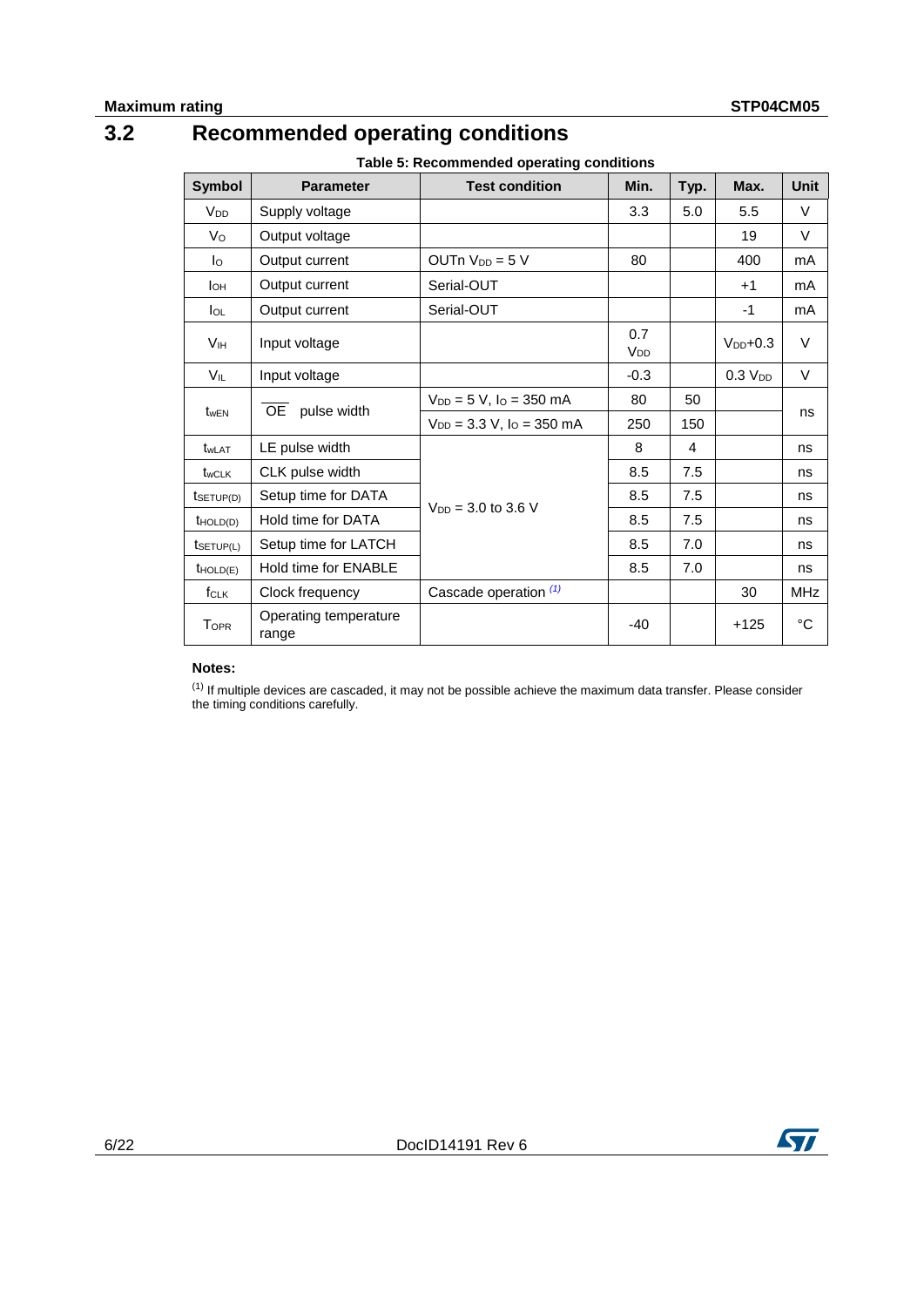# **4 Electrical characteristics**

<span id="page-6-0"></span> $T_A = 25 °C$ , unless otherwise specified.

| <b>Table 6: Current accuracy</b> |                         |                    |                       |  |  |
|----------------------------------|-------------------------|--------------------|-----------------------|--|--|
| <b>Output voltage</b>            | <b>Current accuracy</b> |                    |                       |  |  |
|                                  | <b>Between bits</b>     | <b>Between ICs</b> | <b>Output current</b> |  |  |
| $\geq 1.4$ V                     | Typ. $\pm$ 1%           | ±6%                | 80 to 400 mA          |  |  |

| <b>Symbol</b>             | <b>Parameter</b>                    | <b>Test conditions</b>                                  | Min.                         | Typ. | Max.            | <b>Unit</b> |
|---------------------------|-------------------------------------|---------------------------------------------------------|------------------------------|------|-----------------|-------------|
| <b>V<sub>IH</sub></b>     | Input voltage high<br>level         |                                                         | 0.7<br><b>V<sub>DD</sub></b> |      | V <sub>DD</sub> | V           |
| VIL                       | Input voltage low<br>level          |                                                         | <b>GND</b>                   |      | 0.3<br>$V_{DD}$ | $\vee$      |
| Iон                       | Output leakage<br>current           | $V_{OH} = 19 V$                                         |                              |      | 10              | μA          |
| VOL                       | Output voltage<br>(serial-OUT)      | $I_{OL} = 1$ mA                                         |                              |      | 0.4             | $\vee$      |
| <b>V<sub>OH</sub></b>     | Output voltage<br>(serial-OUT)      | $I_{OH} = -1$ mA                                        | $VDD$ -<br>0.4V              |      |                 | $\vee$      |
| I <sub>OL1</sub>          | Output current                      | $VO = 0.3 VREXT = 980 \Omega$                           | 75.2                         | 80   | 84.8            | mA          |
| $I_{OL2}$                 |                                     | $VO = 1.2 VREXT = 190 kΩ$                               | 376                          | 400  | 424             | mA          |
| $\Delta I_{OL1}$          | Output current error<br>between bit | $VO = 0.3 VREXT = 980 \Omega$<br>$I_0 = 80$ mA          |                              | 1    | 1.5             | $\%$        |
| $\Delta$ lol <sub>2</sub> | (all output ON)                     | $V_0$ = 1.2 VR <sub>EXT</sub> = 190 Ω<br>$I_0 = 400$ mA |                              | 1    | 1.5             | $\%$        |
| $R$ SIN(up)               | Pull-up resistor                    |                                                         | 150                          | 300  | 600             | kΩ          |
| R <sub>SIN(down)</sub>    | Pull-down resistor                  |                                                         | 100                          | 200  | 400             | kΩ          |
| IDD(OFF1)                 |                                     | $R_{\text{EXT}}$ = OPEN OUT 0 to 3 = OFF                |                              | 1    | 1.5             |             |
| IDD(OFF2)                 | Supply current<br>(OFF)             | $R_{\text{EXT}}$ = 980 $\Omega$ OUT 0 to 3 = OFF        |                              | 3.8  | 6               |             |
| $I_{DD(OFF3)}$            |                                     | $R_{\text{EXT}}$ = 190 $\Omega$ OUT 0 to 3 = OFF        |                              | 14   | 18.5            | mA          |
| $I_{DD(ON1)}$             | Supply current (ON)                 | $R_{\text{EXT}}$ = 980 $\Omega$ OUT 0 to 3 = ON         |                              | 4.0  | 6.0             |             |
| IDD(ON2)                  |                                     | $R_{\text{EXT}}$ = 190 $\Omega$ OUT 0 to 3 = ON         |                              | 14.5 | 19              |             |

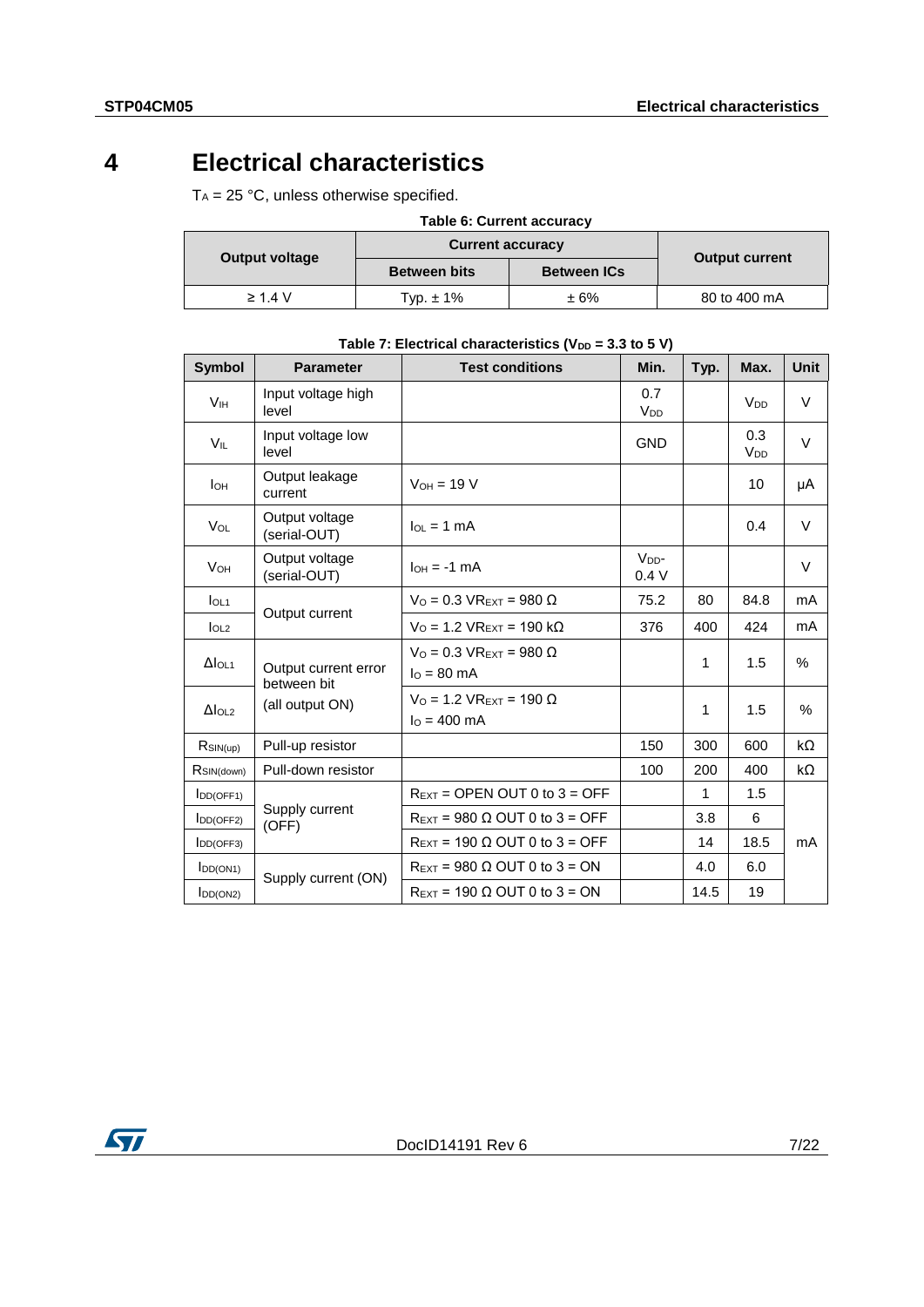# **Electrical characteristics STP04CM05**

| cnaracterístics<br><b>SIPU4UMU5</b><br>Table 8: Switching characteristics ( $V_{DD}$ = 3.3 to 5 V) |                                                      |                                                                                                             |                  |                          |      |      |             |
|----------------------------------------------------------------------------------------------------|------------------------------------------------------|-------------------------------------------------------------------------------------------------------------|------------------|--------------------------|------|------|-------------|
| <b>Symbol</b>                                                                                      | <b>Parameter</b>                                     | <b>Test conditions</b>                                                                                      |                  | Min.                     | Typ. | Max. | <b>Unit</b> |
|                                                                                                    | Propagation delay time,                              |                                                                                                             | $V_{DD} = 3.3 V$ | ä,                       | 290  | 377  |             |
| t <sub>PLH1</sub>                                                                                  | CLK- $\overline{OUTn}$ LE = H,<br>$\sqrt{OE}$ = L    |                                                                                                             | $V_{DD} = 5 V$   | $\frac{1}{2}$            | 200  | 260  | ns          |
|                                                                                                    | Propagation delay time,                              |                                                                                                             | $V_{DD} = 3.3 V$ | $\blacksquare$           | 200  | 260  |             |
| t <sub>PLH2</sub>                                                                                  | LE- $\overline{OUTn}$ , $\overline{OE}$ = L          |                                                                                                             | $V_{DD} = 5 V$   | $\overline{\phantom{a}}$ | 140  | 180  | ns          |
|                                                                                                    | Propagation delay time,                              |                                                                                                             | $V_{DD} = 3.3 V$ | $\blacksquare$           | 240  | 310  | ns          |
| t <sub>PLH3</sub>                                                                                  | $\sqrt{OE}$ - OUTn, LE = H                           |                                                                                                             | $V_{DD} = 5 V$   | $\overline{\phantom{a}}$ | 170  | 220  |             |
|                                                                                                    | Propagation delay time,                              |                                                                                                             | $V_{DD} = 3.3 V$ | $\overline{\phantom{a}}$ | 25   | 35   |             |
| t <sub>PLH</sub>                                                                                   | CLK-SDO                                              |                                                                                                             | $V_{DD} = 5 V$   | ä,                       | 15   | 20   | ns          |
|                                                                                                    | Propagation delay time,                              |                                                                                                             | $V_{DD} = 3.3 V$ | $\blacksquare$           | 49   | 64   |             |
| t <sub>PHL1</sub>                                                                                  | CLK- $\overline{OUTn}$ LE = H,<br>$\sqrt{OE}$ = L    | $R_L$ = 5.0 $\Omega$<br>$C_L = 10 pF$<br>$I_0 = 350$ mA<br>$R_{\text{EXT}}$ = 224 $\Omega$<br>$V_L = 3.0 V$ | $V_{DD} = 5 V$   | $\overline{\phantom{a}}$ | 36   | 47   | ns          |
|                                                                                                    | Propagation delay time,                              |                                                                                                             | $V_{DD} = 3.3 V$ | $\overline{a}$           | 39   | 51   |             |
| t <sub>PHL2</sub>                                                                                  | $LE - OUTn$ , $OE = L$                               |                                                                                                             | $V_{DD} = 5 V$   | ÷,                       | 26   | 34   | ns          |
| t <sub>PHL3</sub>                                                                                  | Propagation delay time,<br>$\sqrt{OE}$ - OUTn LE = H |                                                                                                             | $V_{DD} = 3.3 V$ | $\overline{\phantom{a}}$ | 48   | 62   | ns          |
|                                                                                                    |                                                      |                                                                                                             | $V_{DD} = 5 V$   |                          | 32   | 42   |             |
| t <sub>PHL</sub>                                                                                   | Propagation delay time,                              |                                                                                                             | $V_{DD} = 3.3 V$ | ÷,                       | 30   | 39   |             |
|                                                                                                    | CLK-SDO                                              |                                                                                                             | $V_{DD} = 5 V$   | $\frac{1}{2}$            | 19   | 25   | ns          |
| ton                                                                                                | Output rise time 10~90% of                           |                                                                                                             | $V_{DD} = 3.3 V$ | ÷,                       | 880  | 1150 |             |
|                                                                                                    | voltage waveform                                     |                                                                                                             | $V_{DD} = 5 V$   | $\overline{\phantom{a}}$ | 616  | 800  | ns          |
| toff                                                                                               | Output fall time 90~10% of                           |                                                                                                             | $V_{DD} = 3.3 V$ | $\blacksquare$           | 18   | 24   |             |
|                                                                                                    | voltage waveform                                     |                                                                                                             | $V_{DD} = 5 V$   | ÷,                       | 14   | 18   | ns          |
| $t_{r}$                                                                                            | CLK rise time $(1)$                                  | $V_0 = 5.0 V$                                                                                               |                  | ۰                        |      | 5000 | ns          |
| t                                                                                                  | CLK fall time $(1)$                                  | $R_{\text{EXT}}$ = 224 $\Omega$                                                                             |                  | $\overline{\phantom{a}}$ |      | 5000 | ns          |

### **Notes:**

<span id="page-7-0"></span> $(1)$  In order to achieve high cascade data transfer, please consider tr/tf timings carefully.

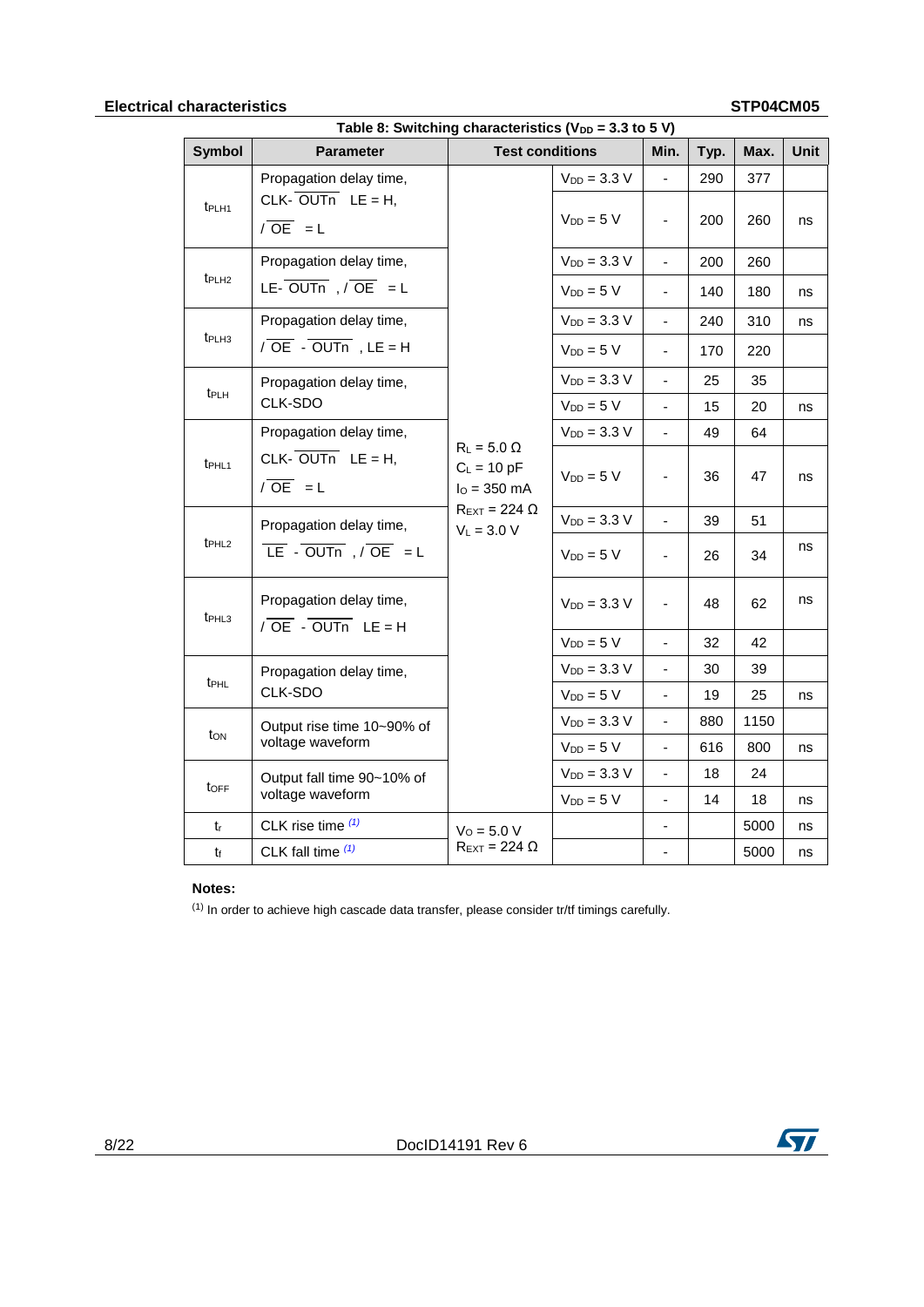ST



<span id="page-8-0"></span>

### **Figure 4: LE terminal**



DocID14191 Rev 6 9/22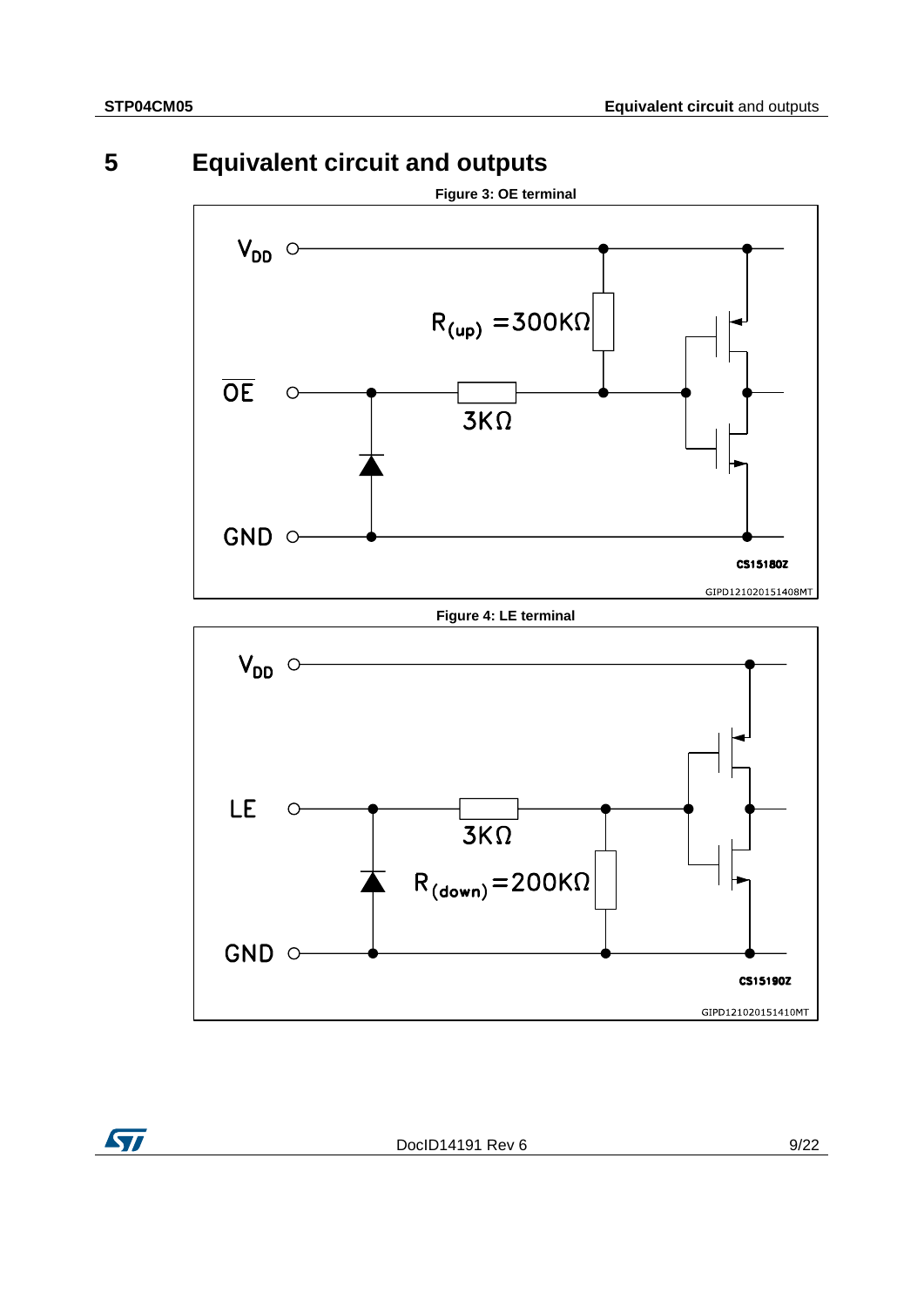<span id="page-9-0"></span>

**Figure 6: SDO terminal**



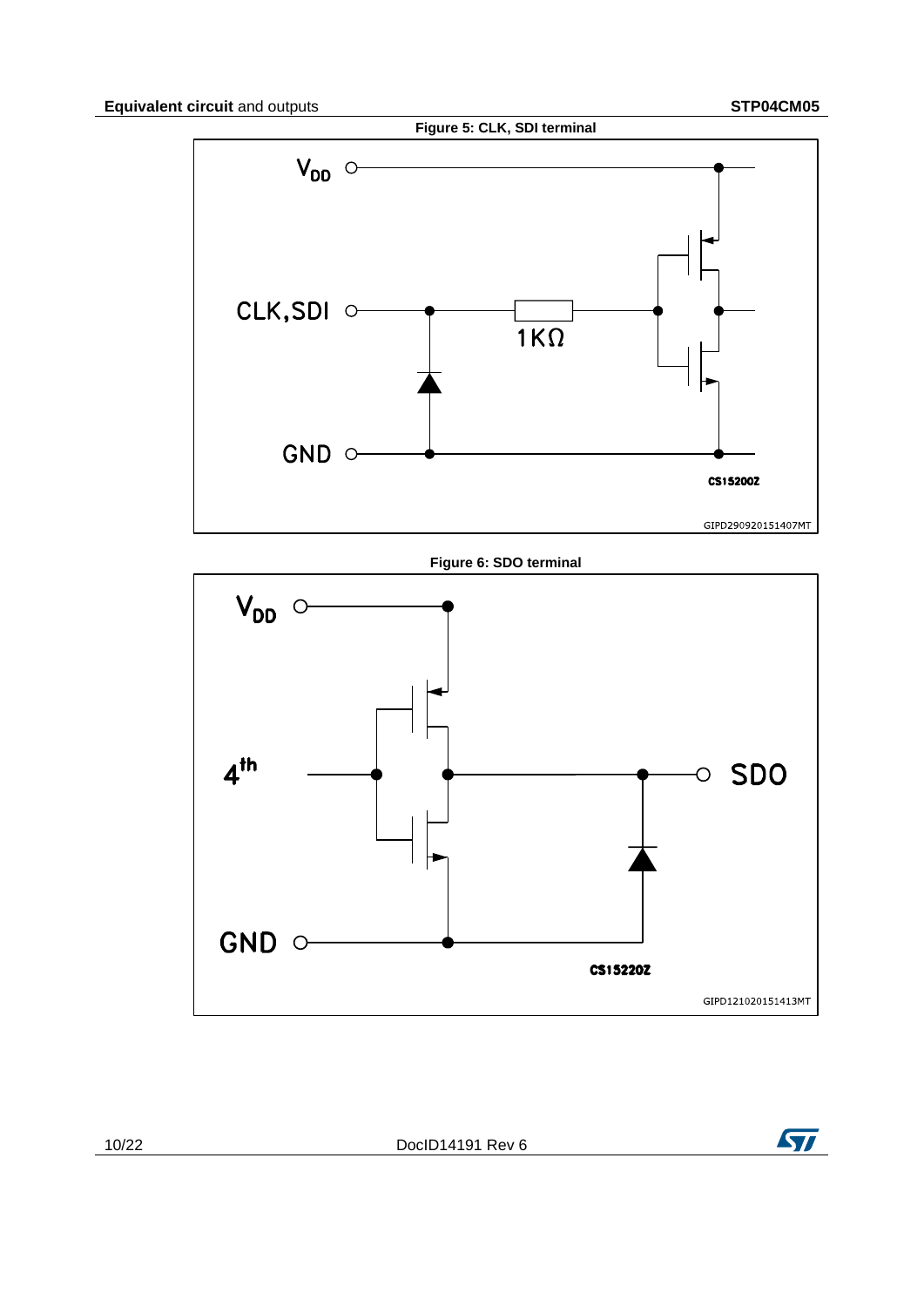<span id="page-10-0"></span>

# **6 Timing diagrams**



1 Latch and output enable are level sensitive and are not synchronized with risingor-falling edge of CLK signal.

2 When LE terminal is low level, the latch circuit hold previous set of data.

3 When LE terminal is high level, the latch circuit refresh new set of data from SDI chain.

4 When OE terminal is at low level, the output terminal - Out 0 to Out 03 respond to data in the latch circuits, either '1' for ON or '0' for OFF.

5 When OE terminal is at high level, all output terminals will be switched OFF.

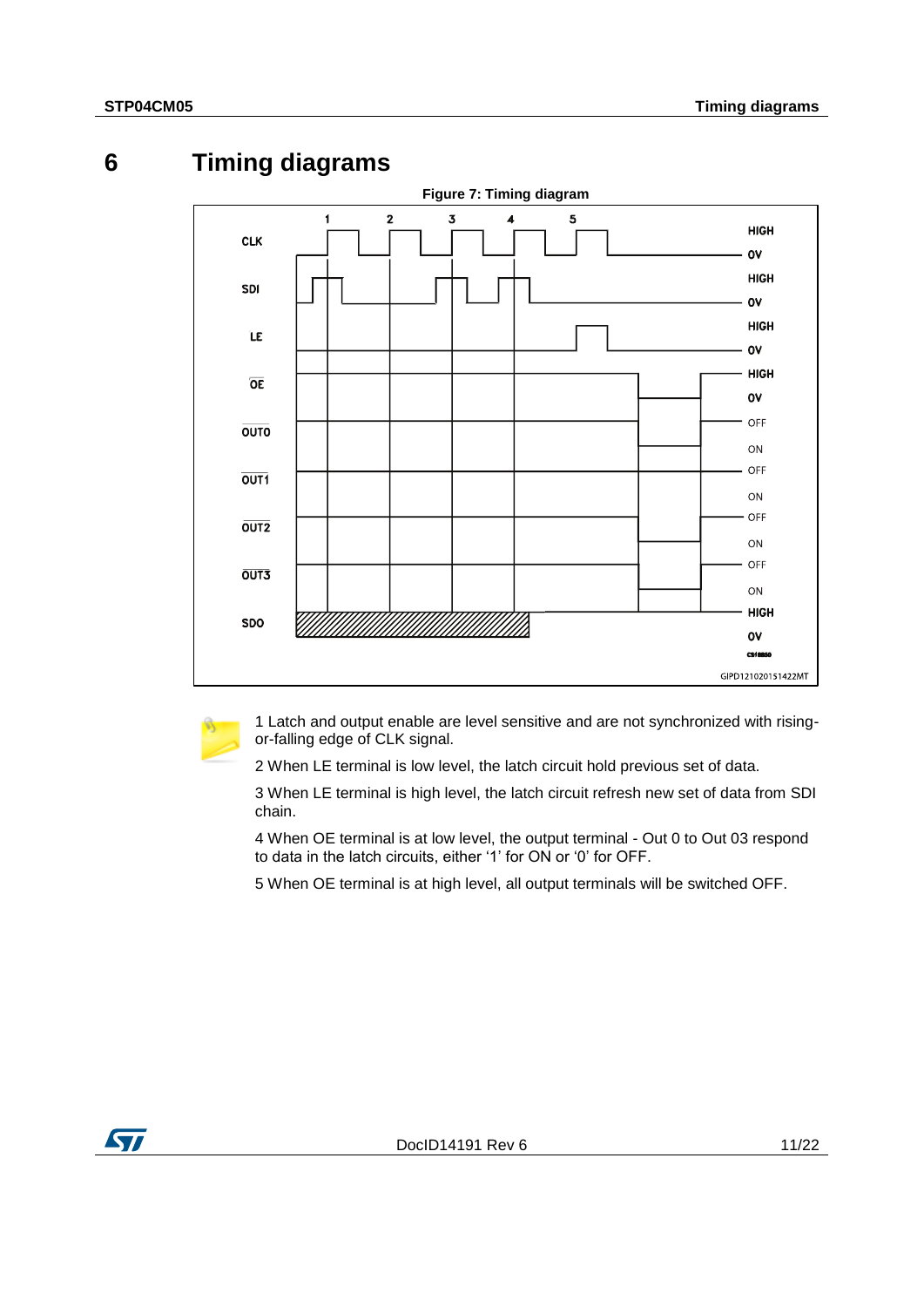

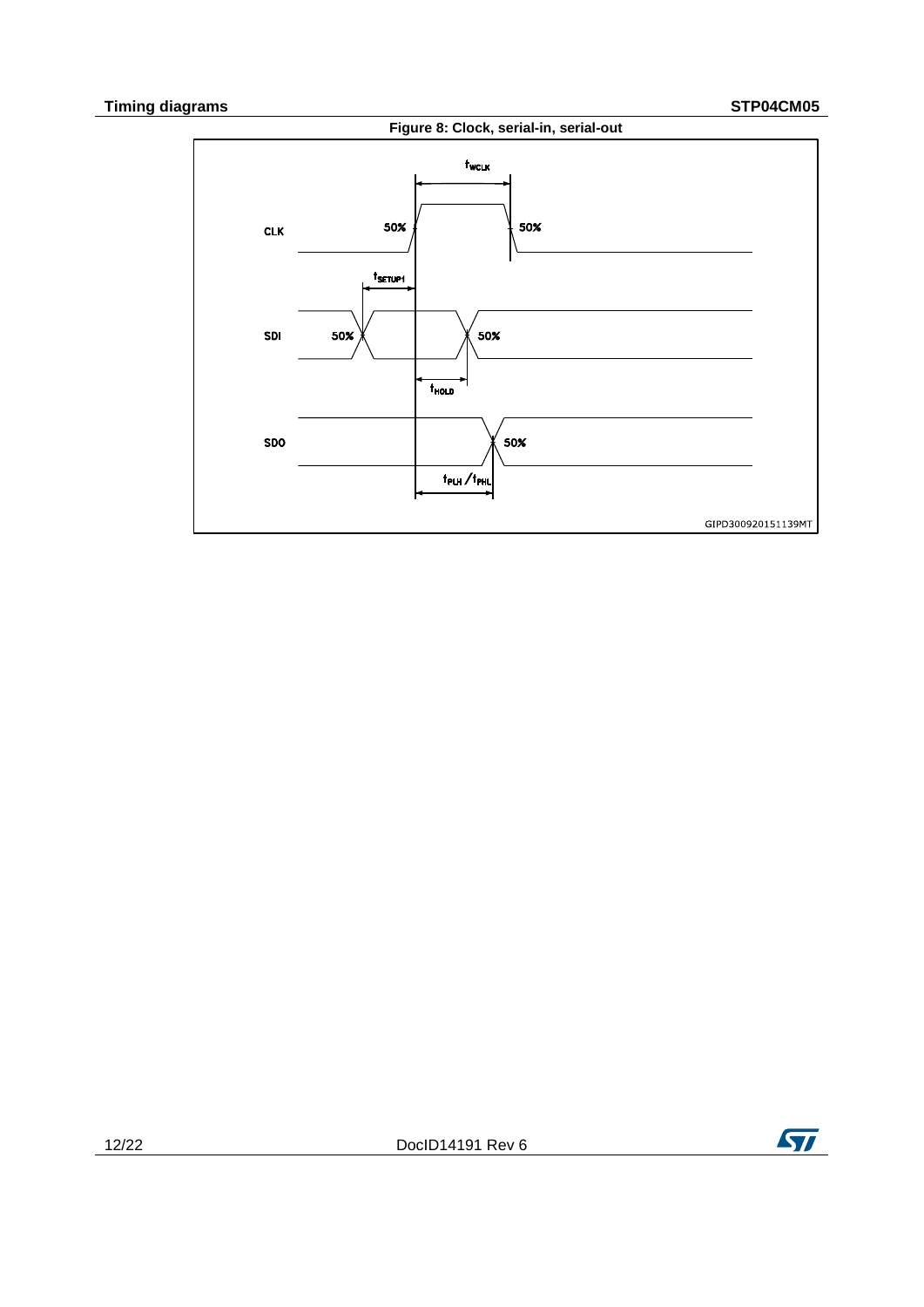ST



**Figure 10: Outputs**



DocID14191 Rev 6 13/22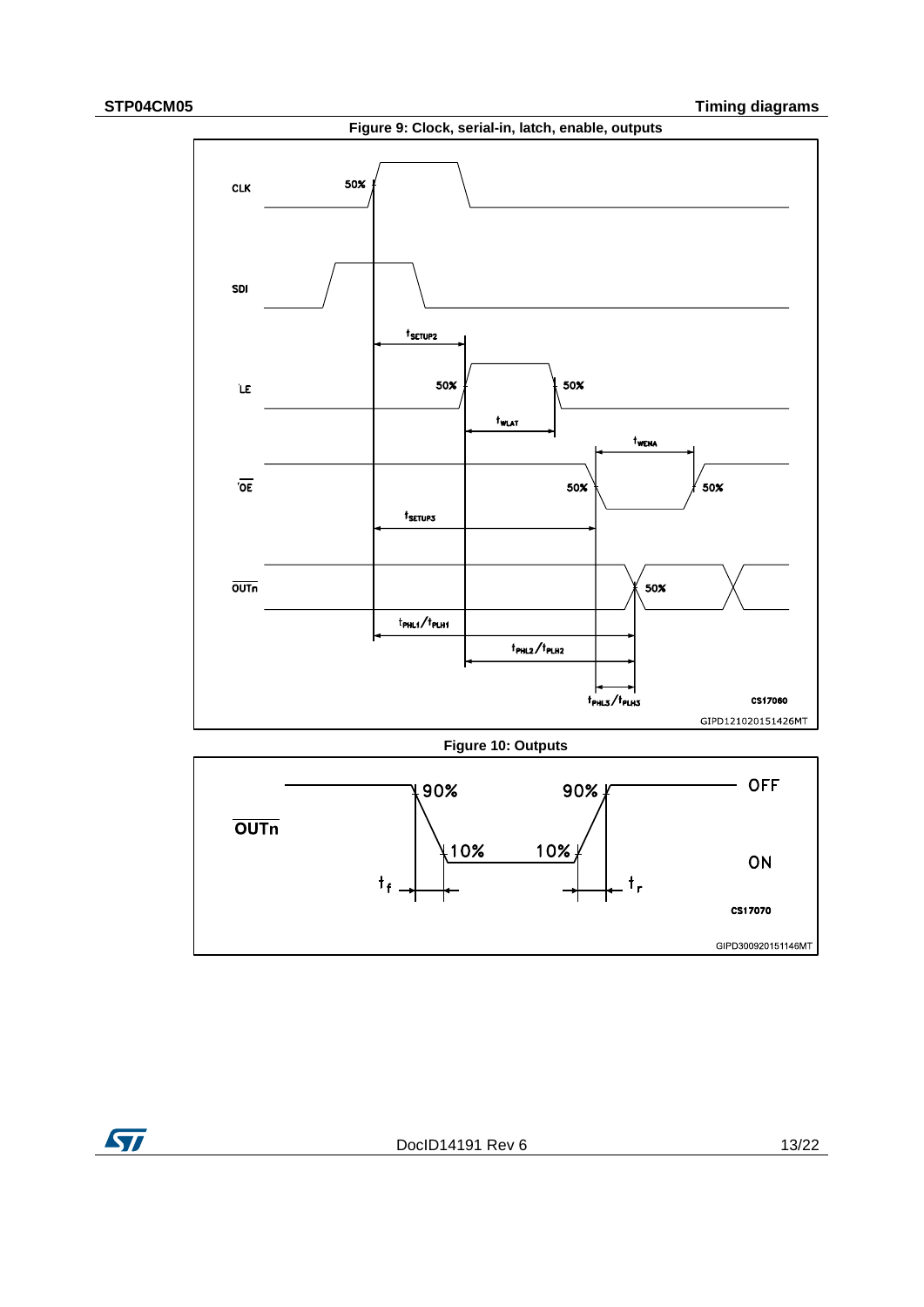# **7 Test circuit**

<span id="page-13-0"></span>

**Figure 12: AC characteristic**





14/22 DocID14191 Rev 6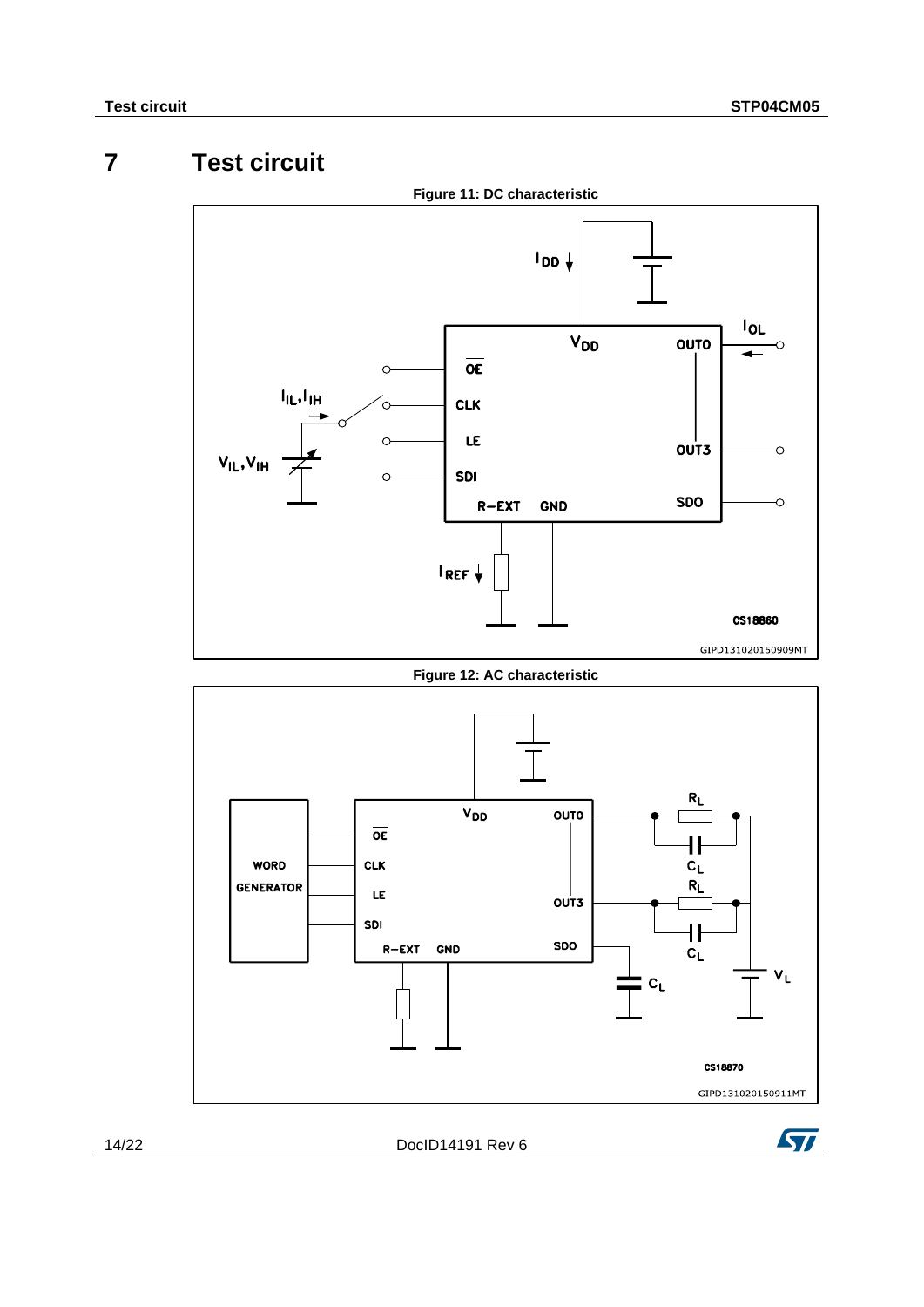<span id="page-14-0"></span>





**Figure 16: Four power-LED typ. application circuit**





Condition:  $T_A = 25 °C$ ,  $V_{dd} = 5 V$ ,  $V_L = 3 V$ ,  $R_{ext} = 227 \Omega$ .



DocID14191 Rev 6 15/22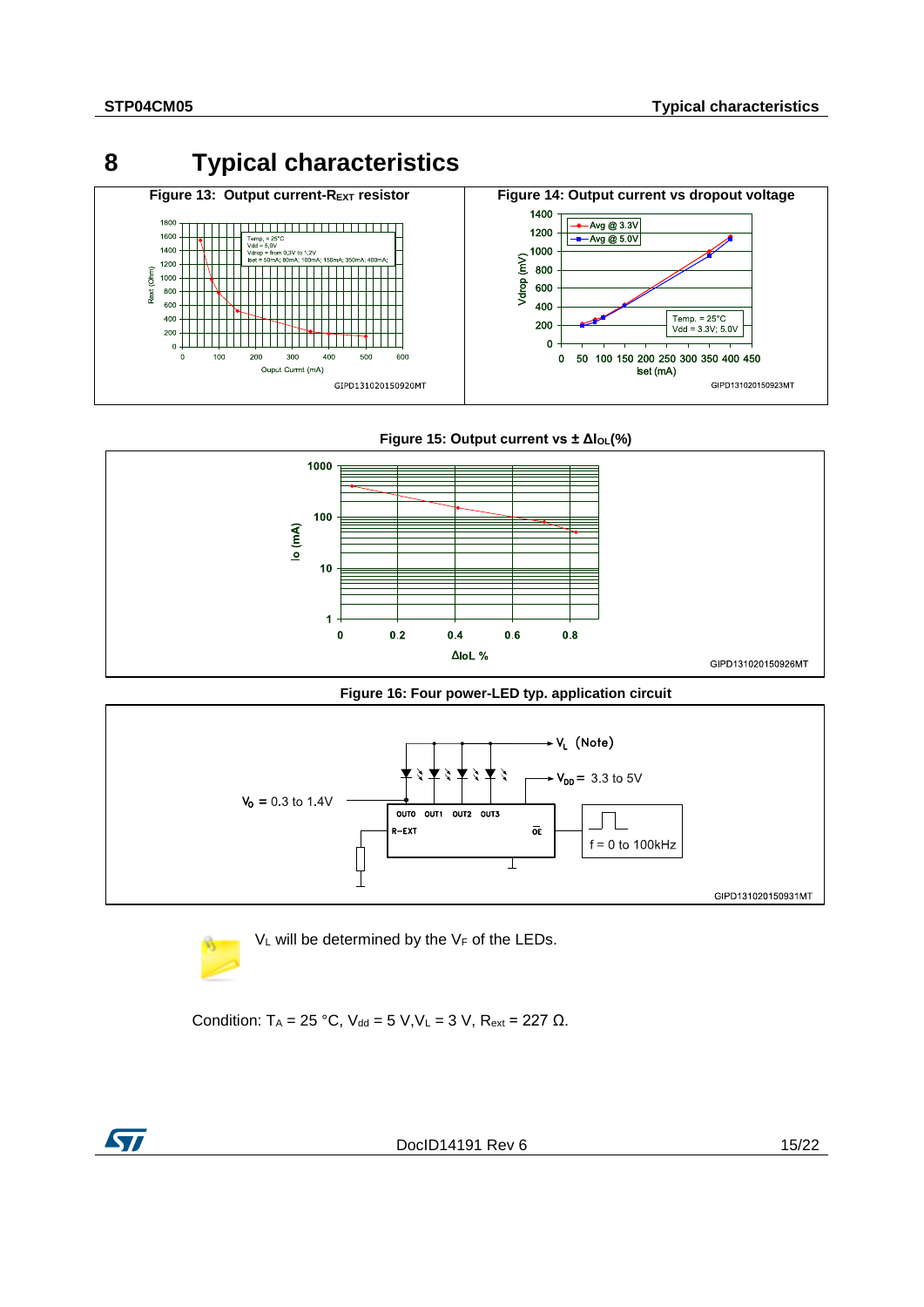

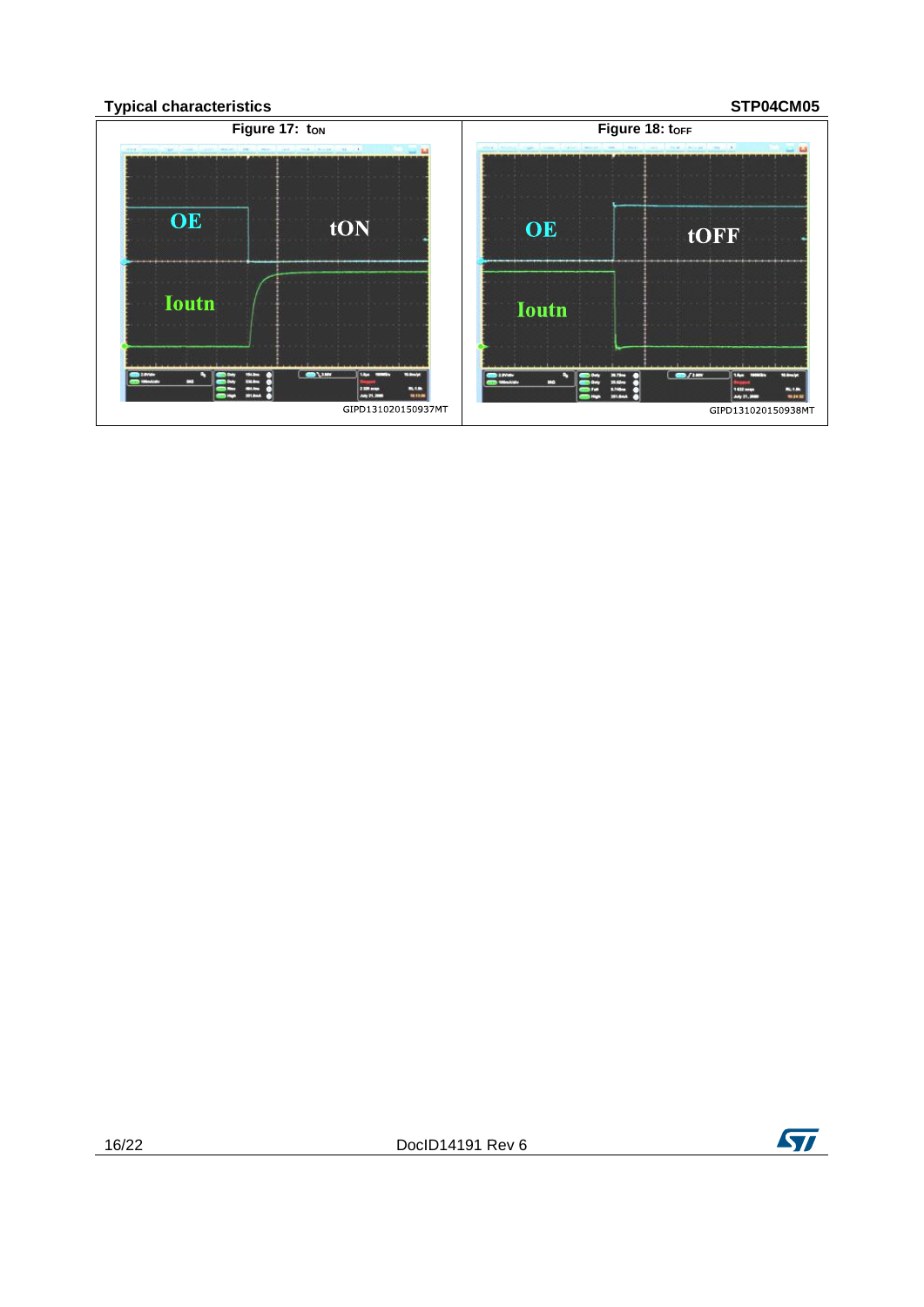# **9 Package information**

<span id="page-16-0"></span>In order to meet environmental requirements, ST offers these devices in different grades of ECOPACK® packages, depending on their level of environmental compliance. ECOPACK® specifications, grade definitions and product status are available at: *www.st.com*. ECOPACK<sup>®</sup> is an ST trademark.

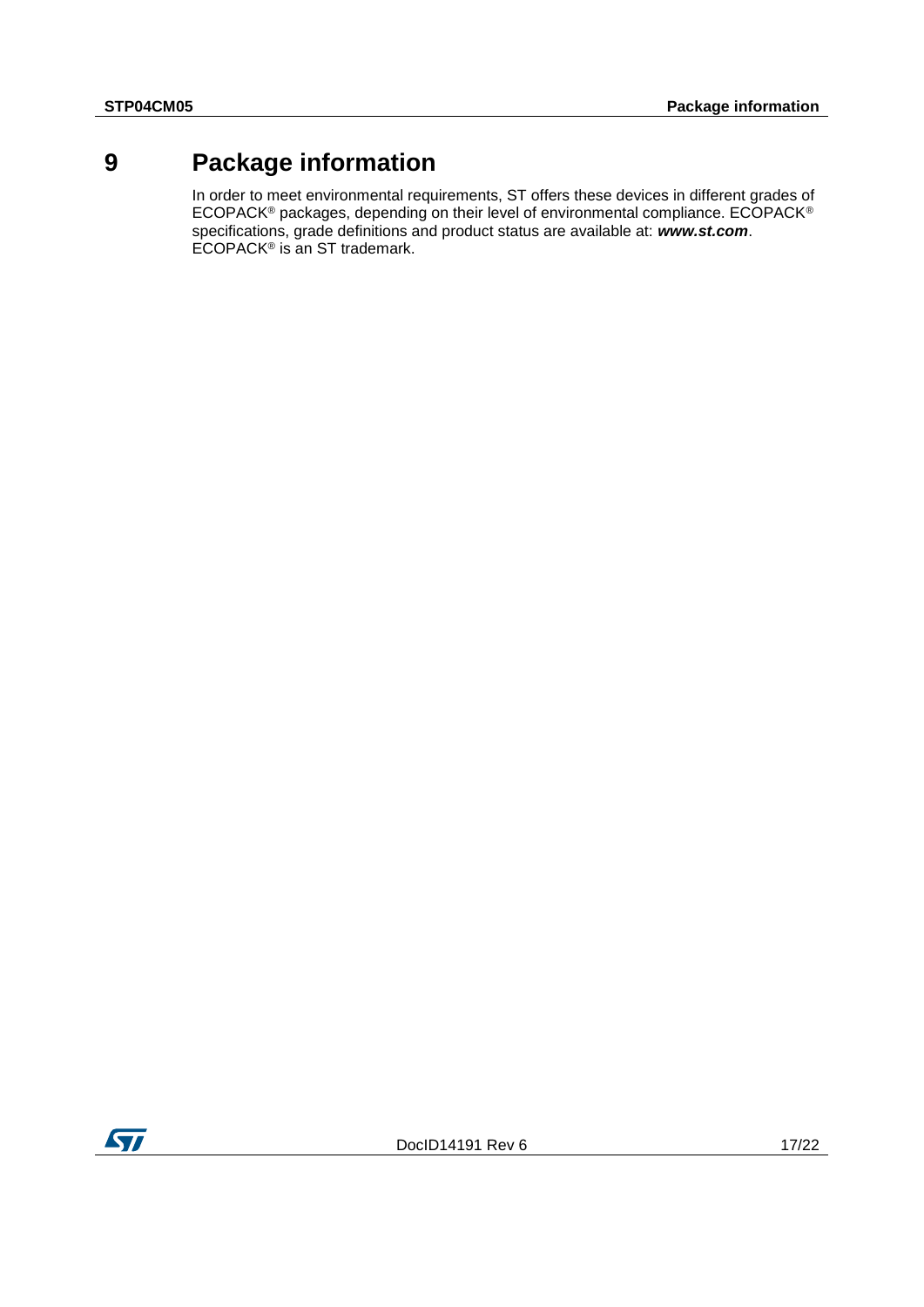**9.1 TSSOP16 exposed pad package information**



<span id="page-17-0"></span>

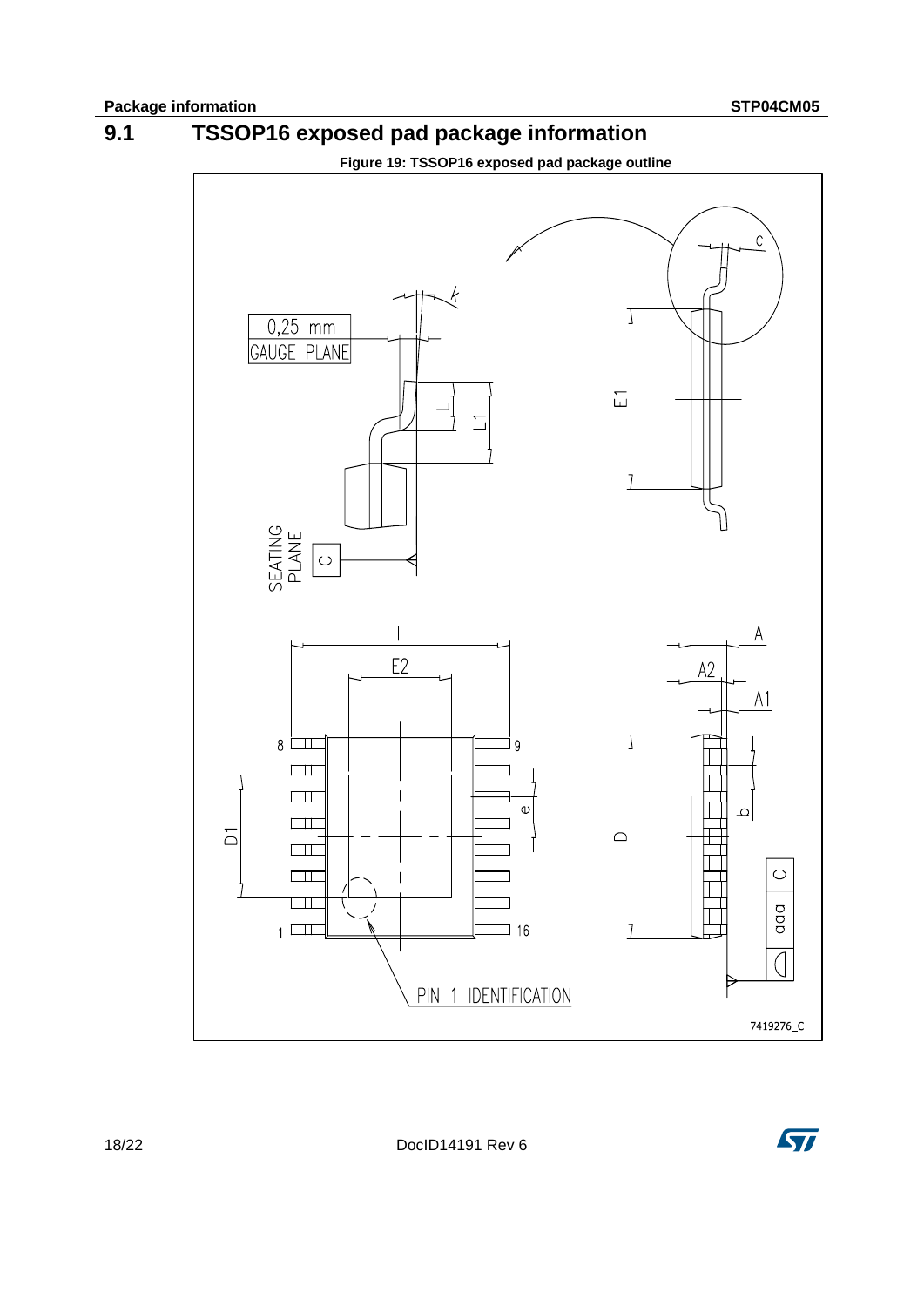### **STP04CM05 Package information**

| Table 9: TSSOP16 exposed pad package mechanical data |      |                       |       |  |  |
|------------------------------------------------------|------|-----------------------|-------|--|--|
| Dim.                                                 |      | mm                    |       |  |  |
|                                                      | Min. | Typ.                  | Max.  |  |  |
| A                                                    |      |                       | 1.10  |  |  |
| A1                                                   | 0.05 |                       | 0.15  |  |  |
| A2                                                   | 0.85 | 0.90                  | 0.95  |  |  |
| b                                                    | 0.19 |                       | 0.30  |  |  |
| C                                                    | 0.09 |                       | 0.20  |  |  |
| D                                                    |      | 5.00                  |       |  |  |
| D <sub>1</sub>                                       |      | ACCORDING TO PAD SIZE |       |  |  |
| E                                                    |      | 6.40                  |       |  |  |
| E1                                                   | 4.30 | 4.40                  | 4.50  |  |  |
| E <sub>2</sub>                                       |      | ACCORDING TO PAD SIZE |       |  |  |
| e                                                    |      | 0.65                  |       |  |  |
| L                                                    | 0.50 | 0.60                  | 0.70  |  |  |
| L1                                                   |      | 1.00                  |       |  |  |
| $\mathsf k$                                          |      |                       | 8     |  |  |
| aaa                                                  |      |                       | 0.076 |  |  |

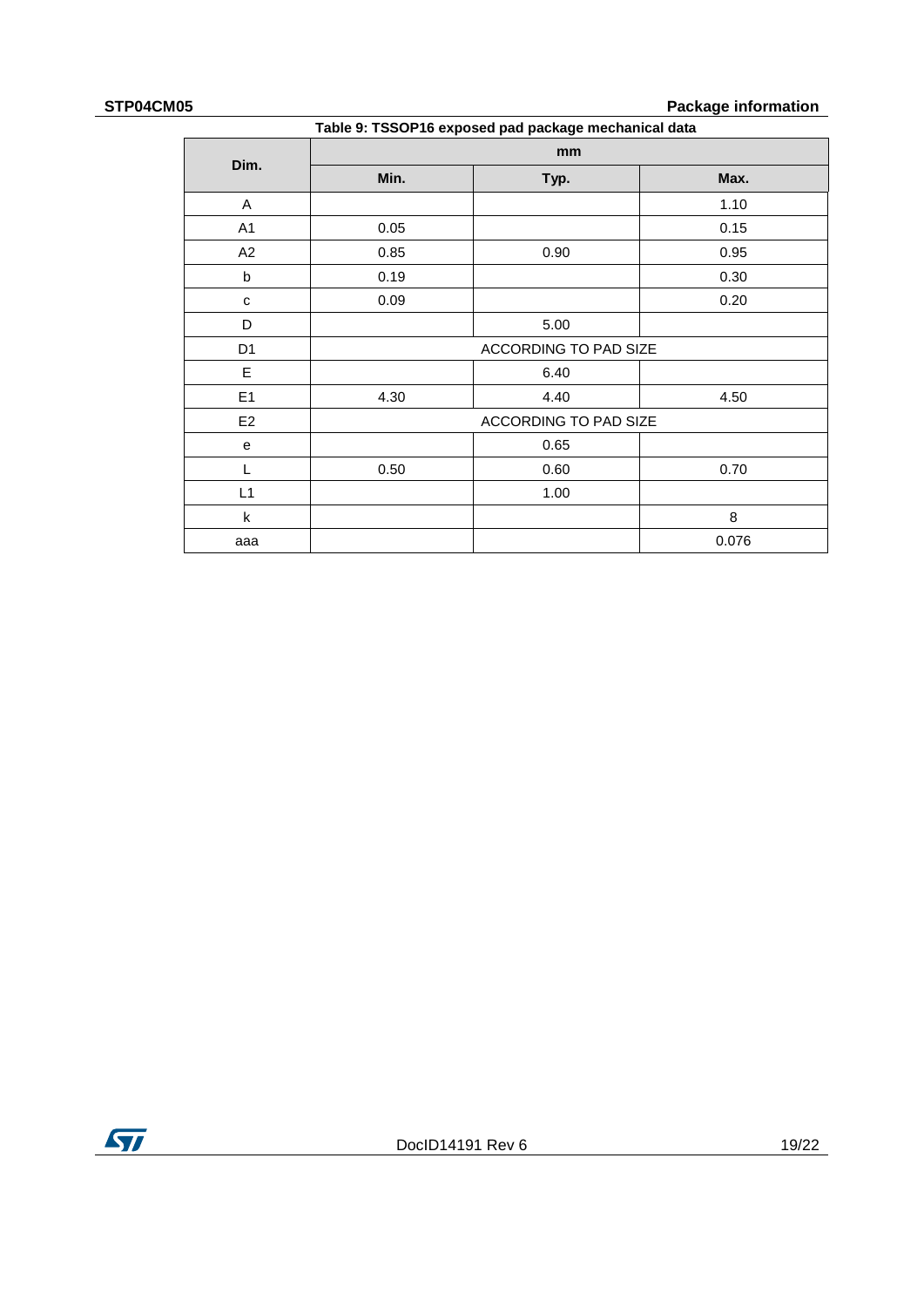# **9.2 TSSOP16 exposed pad packing information**

**Figure 20: TSSOP16 exposed pad tape and reel outline**

<span id="page-19-0"></span>

### **Table 10: TSSOP16 exposed pad packing mechanical data**

| Dim. | mm   |      |      | inch  |      |        |
|------|------|------|------|-------|------|--------|
|      | Min. | Typ. | Max. | Min.  | Typ. | Max.   |
| A    |      |      | 330  |       |      | 12.992 |
| C    | 12.8 |      | 13.2 | 0.504 |      | 0.519  |
| D    | 20.2 |      |      | 0.795 |      |        |
| N    | 60   |      |      | 2.362 |      |        |
| T    |      |      | 22.4 |       |      | 0.882  |
| Ao   | 6.7  |      | 6.9  | 0.264 |      | 0.272  |
| Bo   | 5.3  |      | 5.5  | 0.209 |      | 0.217  |
| Ko   | 1.6  |      | 1.8  | 0.063 |      | 0.071  |
| Po   | 3.9  |      | 4.1  | 0.153 |      | 0.161  |
| P    | 7.9  |      | 8.1  | 0.311 |      | 0.319  |

20/22 DocID14191 Rev 6

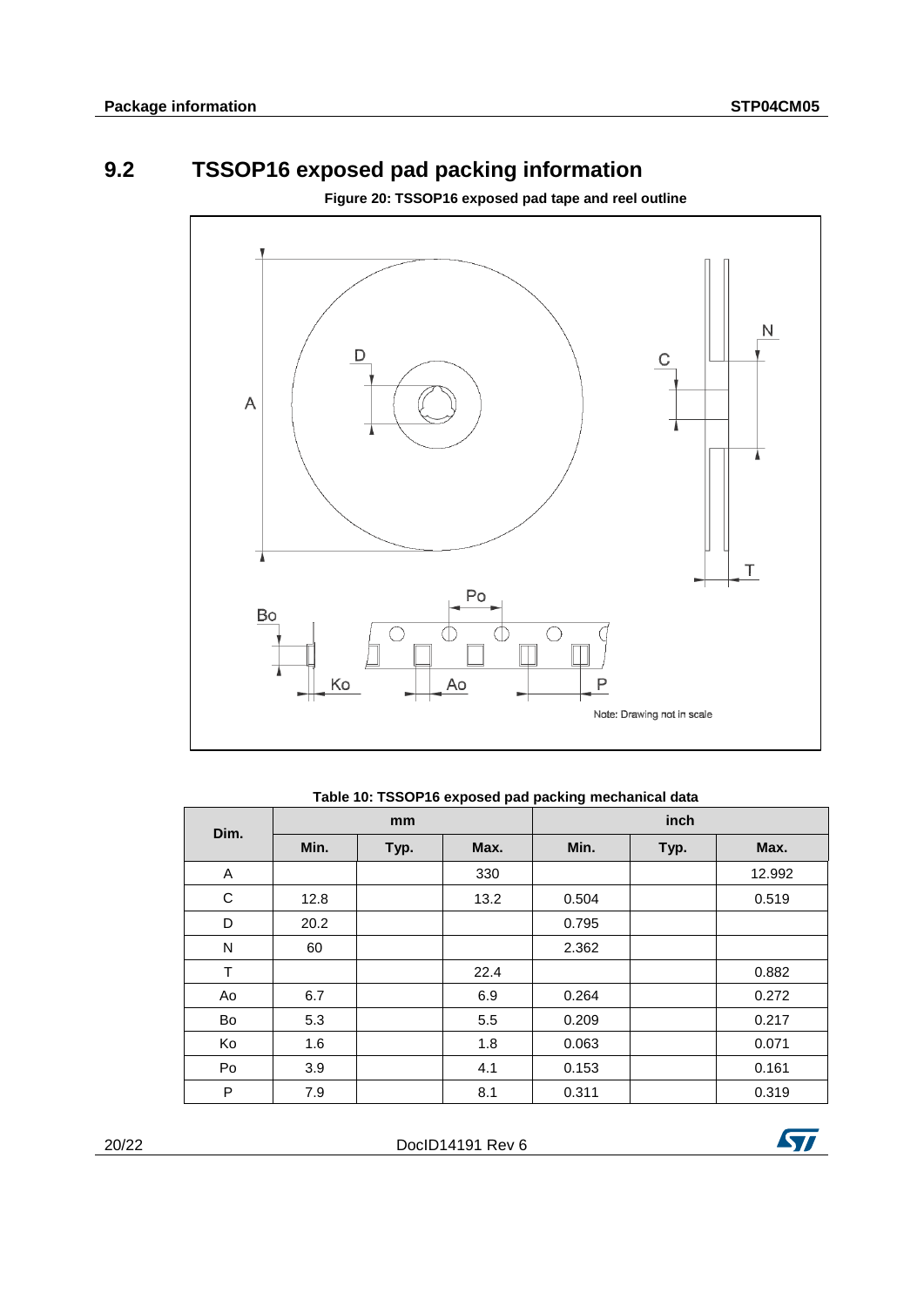# <span id="page-20-0"></span>**10 Revision history**

**Table 11: Document revision history**

| Date        | <b>Revision</b> | <b>Changes</b>                                                                          |
|-------------|-----------------|-----------------------------------------------------------------------------------------|
| 26-Nov-2007 |                 | Initial release                                                                         |
| 16-Jan-2008 | $\mathcal{P}$   | Added: Figure 15 on page 15 and Figure 19 on page 17,<br>Updated: Table 8 on page 8.    |
| 12-Mar-2008 | 3               | Updated: Figure 8 on page 12.                                                           |
| 23-Jun-2008 | 4               | Updated: Table 1 on page 1, Figure 21 on page 20.                                       |
| 07-Jun-2010 | 5               | Updated: Note: on page 4, Table 10 on page 19.                                          |
| 07-Jan-2016 | 6               | Removed SO-14 package.<br>Updated Figure 5: "CLK, SDI terminal".<br>Minor text changes. |